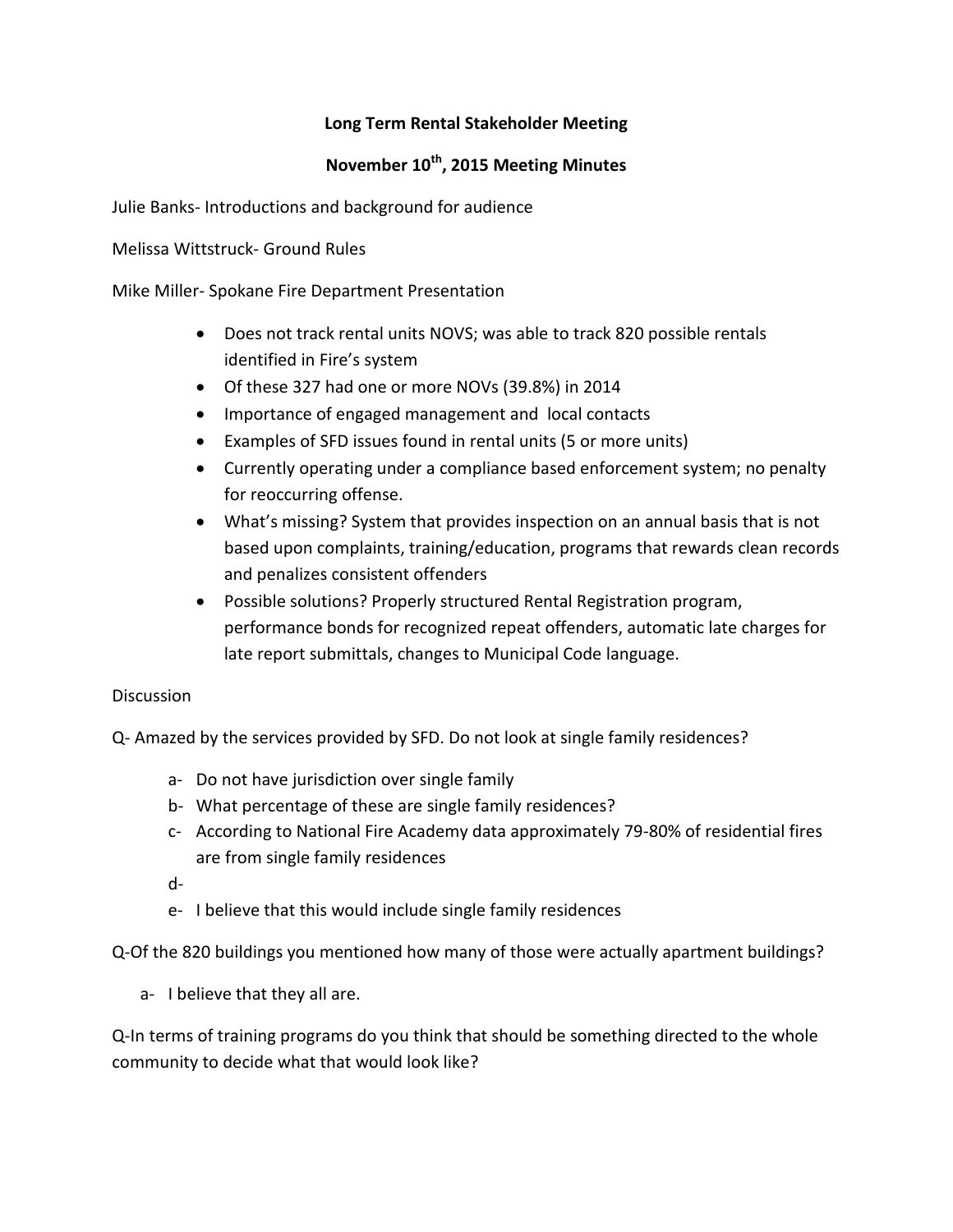- a- Yes we would include the whole community but there are some areas that we simply cannot ignore?
- Q- Are the tenants the only ones that can make complaints?
	- a- No we get/take complaints from anyone. We will respond to any citizen complaint. They're not always legitimate complaints but we'll investigate.
- Q-What is the response time for complaints?
	- a- If we get it early enough in the day we'll go out that dat. If it's late in the day we'll go out the next morning. Complaints tends to describe circumstances worse than what they actually are
- Q- Any building with more than three units, how do you know that? Does someone check?
	- a- No, if someone doesn't go through the official process for changing use I would never know and I would never go into those buildings and know if they have a sprinkler.

Q-If someone converted a basement into a makeshift apartment?

a. I wouldn't know unless they go through the change of use process with the Building Department.

Q-What if someone dies in a fire and the building was out of compliance?

a- We would identify the deficiency. If they were working to correct a deficiency then nothing would happen.

Q- Fire hydrant in South Riverton is watering the new plants? Proposal for 80 units going in where there were 3 single family residences, does the public have access to know if site flow has been addressed?

a- Any permits are public record.

Q- A fourplex built in 70s should it have a fire suppression system or is it grandfathered in?

a- It would be vested under the code it was built under.

Comment- Run down units house people that also need housing.

Q- What are the most common NOVs?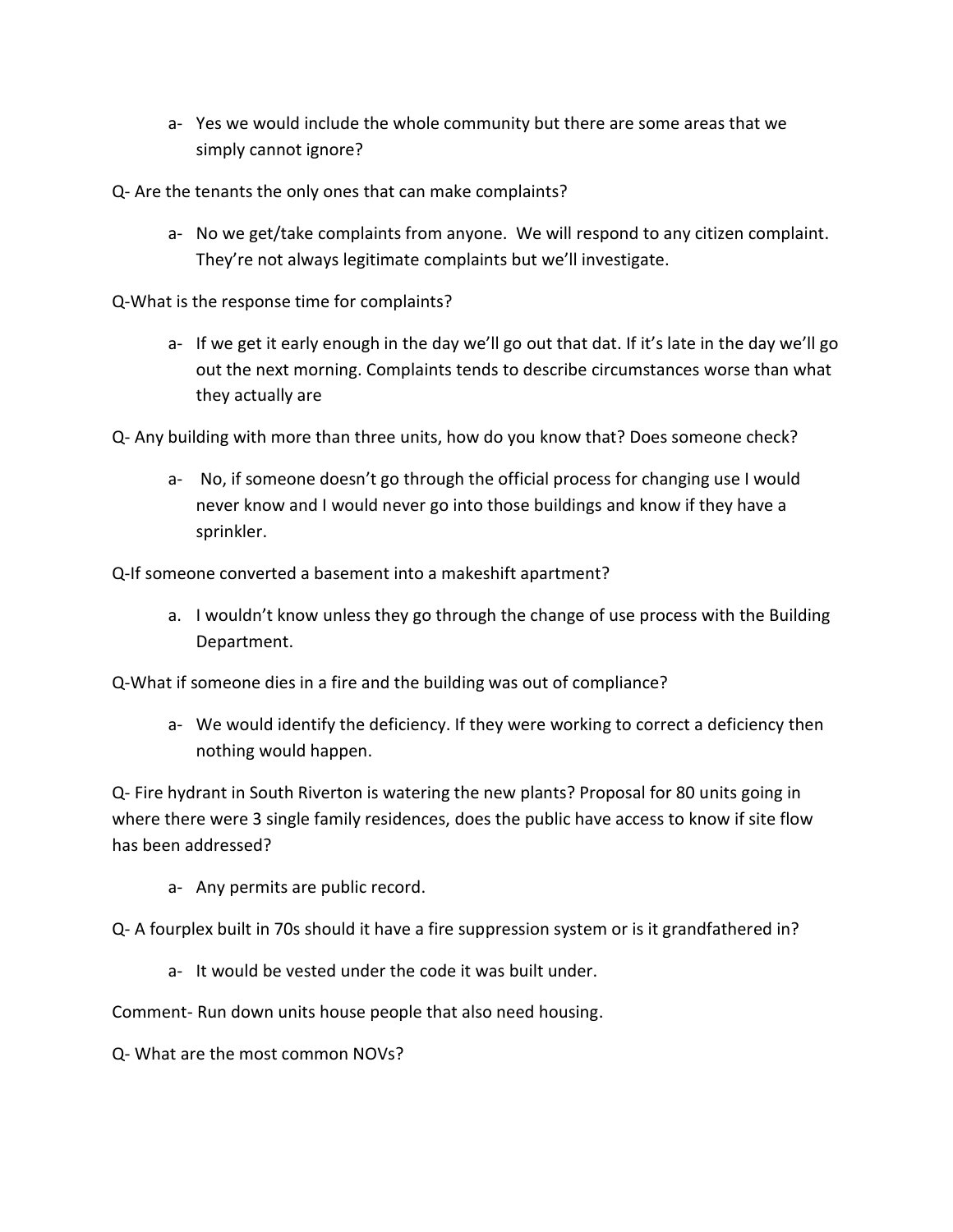a- Usually it has something to do with egress stairwells being blocked or garbage being stored in locations where they are not supposed to be. Fire takes into account that a manager has taken action against a problem tenant and tries to work with them. But other deficiencies that are seen will be written NOVs.

Q- When you respond to complaints, is there anything that would serve as incentive or deterrent to these complaints?

a- There is nothing in the structure of the system that provides incentive

Q- Have any of your proposed solutions been proposed before?

a- Just now. We're currently trying to go through the (Spokane Municipal) code to find any language deficiencies. I have other things on my agenda but this is near the top of the list.

Comment- I like your solutions; doesn't put everyone in the same pot. We should do a benefit assessment. Assessment should go to the areas that aren't benefit; non-compliant, reoffenders. **Phase 3**

Comment- discusses Housing Authority model of regular inspections; reward program from three funders or compliance agencies. **Phase 3**

Comment- that's one of these things you suggests; a program that rewards compliance and penalizes "frequent flyers" **Phase 3**

Q- When you do an inspection do you look at wiring and so on?

a- We do not look at that, generally we would write those up and request that the building inspector come do an inspection. We will look at everything but we would refer to building

Q- As a renter can I access the list of buildings with the most complaints so then I know not to move to that building?

a- I do not have a list but if you gave me a specific address I could tell you how many NOVs are associated with that address. It would be through a Public Records Request and would be available. Comment-The health department does list every restaurant and their inspections on their website.

Q- Cost of an inspection program? **Phase 3**